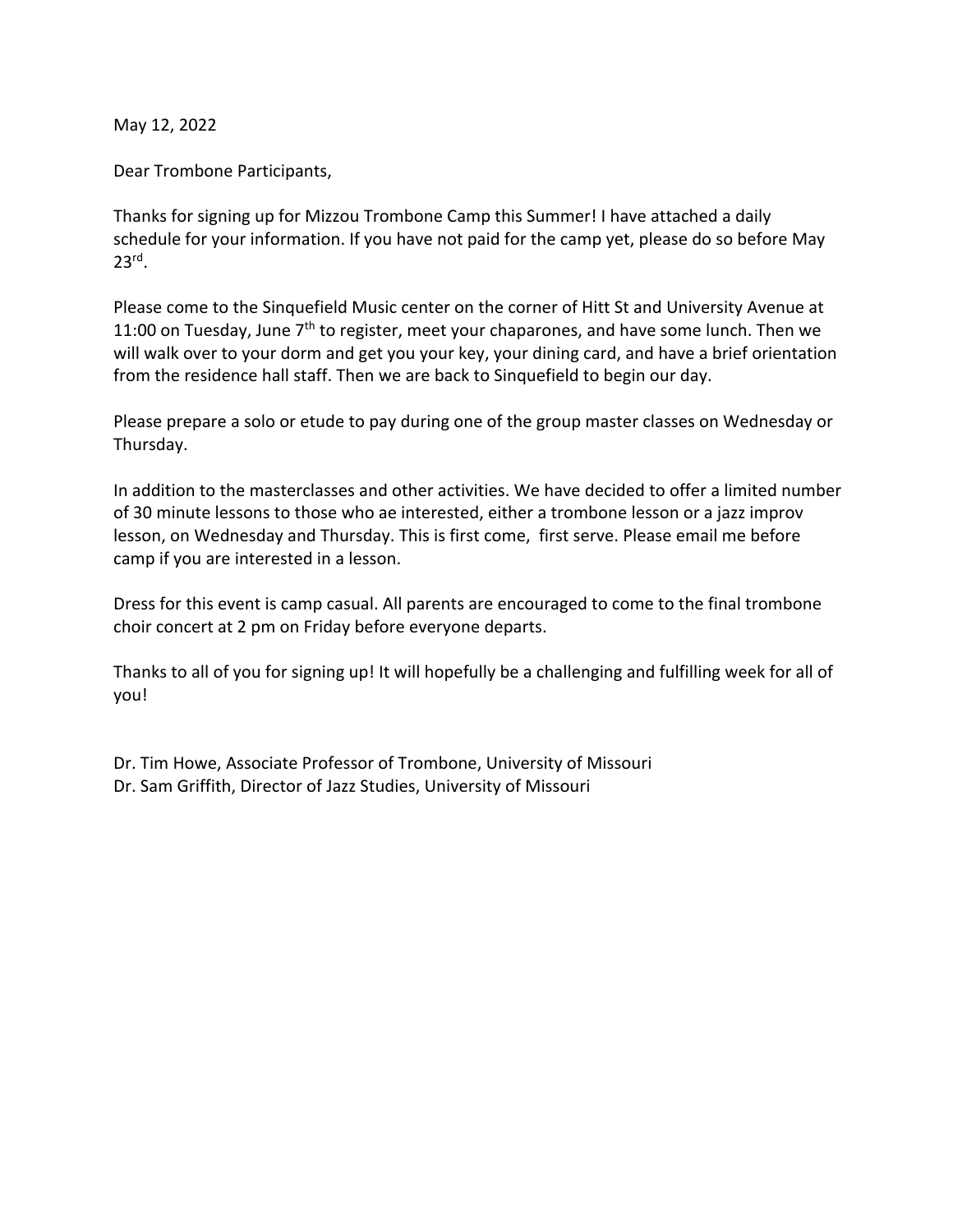## Mizzou Trombone Boot Camp 2022 Tentative Schedule

Tuesday June 7

11:00-1:00 Register, Dorm check in, lunch provided

1:00-1:45 PM: Orientation and Warmup Session #1

break

2:00-3:30: Trombone Choir

break

3:45-5:00: Improvisation Master Class

5:00-7:00: Dinner, personal time, practice time

7:00-9:00: Faculty Recital/Concert

9:00-11:00: Dorms, personal time, activity?

11:00: lights out

Wednesday June 8 to Thursday, June 9

7:00-8:30 Breakfast

8:30-9:15 Group Warmup #2, and #3

break

9:30-10:45 Group Master Class: Solo/Etude Coaching

break

11:00-12:00 individual lessons

12:00-1:15 Lunch

1:15-2:30 Group Master Class, Practice/Improvement Techniques

break

2:45-4:00 Improvisation Master Class

break

4:15-6:00 Trombone Choir

6:00-7:30 Dinner, personal time, practice time

7:30-9:30 Evening activity: Jazz Jam session, etc.

11:00 Lights out

Friday, June 10 7:30-9:00 Breakfast, Dorm check out 9:00-9:45 Group Warmup #4 break